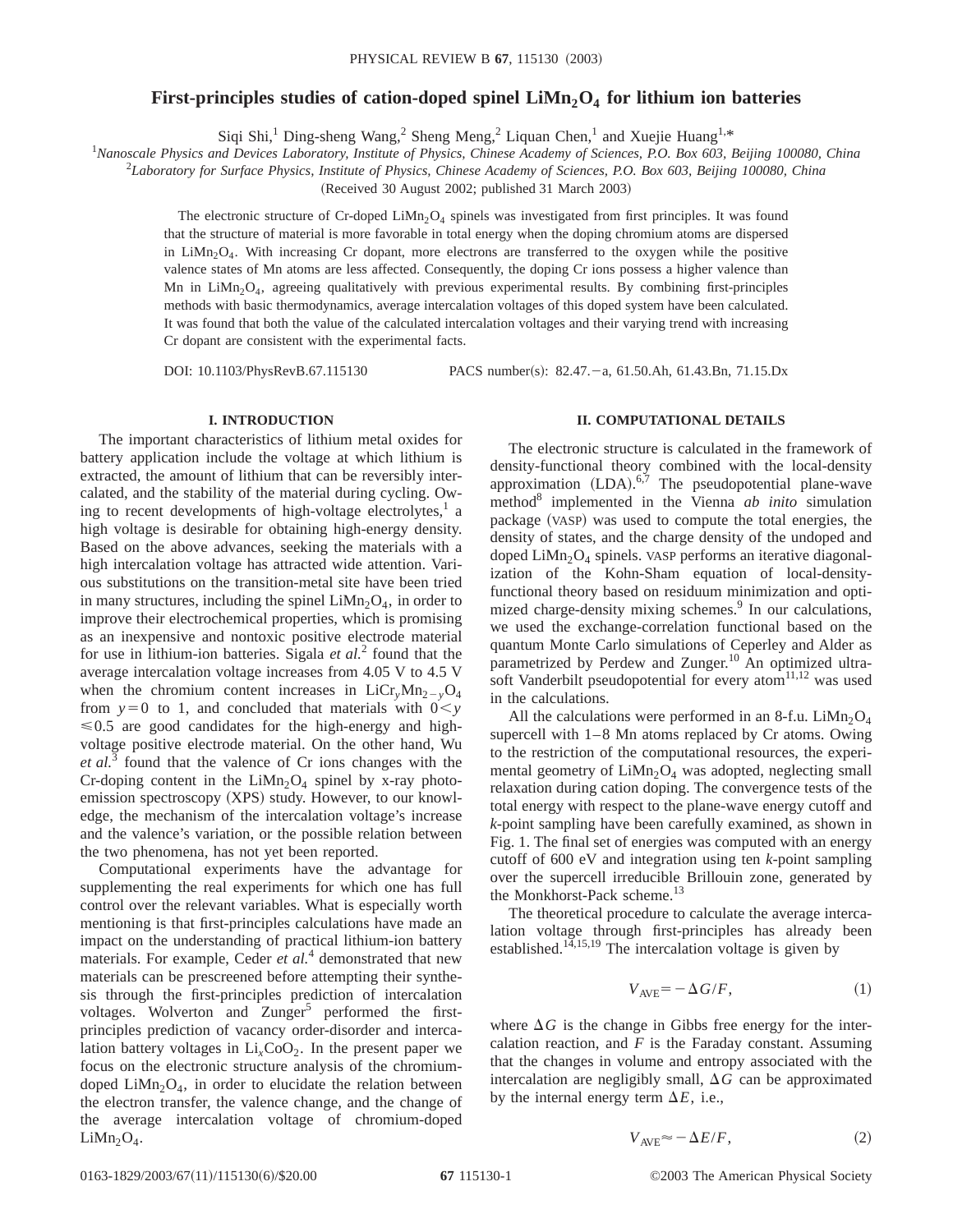

FIG. 1. Total energy  $E_{total}$  of 8-f.u. cell  $Lim<sub>2</sub>O<sub>4</sub>$  supercell as a function of (a) the energy cutoff  $E_{total}$  when the number of *k* points equals 10, and  $(b)$  the number of  $k$  points in the irreducible zone when  $E_{\text{cut}}$  equals 600 eV.

where  $\Delta E$  is given by the difference in total energies between LiCr<sub>y</sub>Mn<sub>2-y</sub>O<sub>4</sub> and the sum of oxide Cr<sub>y</sub>Mn<sub>2-y</sub>O<sub>4</sub> and metallic lithium, i.e.,

$$
\Delta E = E_{\text{total}}[\text{LiCr}_{y}\text{Mn}_{2-y}\text{O}_{4}] - E_{\text{total}}[\text{Cr}_{y}\text{Mn}_{2-y}\text{O}_{4}]
$$
  
- E<sub>total</sub>[Li], (3)

where  $E_{\text{total}}[LiCr_vMn_{2-v}O_4]$  and  $E_{\text{total}}[Cr_vMn_{2-v}O_4]$  are the total energy per formula unit of  $LiCr_{v}Mn_{2v}O_4$  and  $Cr_vMn_{2-v}O_4$ , respectively. Similarly, the 8-f.u.  $Cr_vMn_{2-v}O_4$ supercell is obtained by removing the intercalating Li atoms from the corresponding  $8LiCr_vMn_{2-v}O_4$  supercell, also neglecting the relaxation.  $E_{\text{total}}[Li]$  is the total energy of metallic lithium.

#### **III. RESULTS AND DISCUSSION**

## **A. Most probable doping model**

In the previous study for the layer intercalation compound LiCoO<sub>2</sub><sup>4</sup>, because the supercell consists of only a 3-f.u.  $LiCoO<sub>2</sub>$ , all doping confignurations for either one or two aluminum atoms in the supercell are equivalent. However, for the present 8-f.u.  $LiMn<sub>2</sub>O<sub>4</sub>$  supercell, 16 manganese positions resulted in multiple nonequivalent cation-doping configurations when more than one Mn atom is replaced by chromium. To avoid the computational complexity in the calculation of  $\Delta E$  due to enormous doping configurations, choosing a reasonable doping model should be considered theoretically to be a proper approximation. When two Cr atoms are doped into the supercell, there are five nonequivalent doping configurations considering the supercell periodi-



FIG. 2. Total energy  $E_{\text{total}}$  of 8-f.u. cell LiMn<sub>2</sub>O<sub>4</sub> supercell as a function of the minimum distance between the two doping chromium atoms. The signs  $\blacktriangle$ ,  $\nabla$ , and  $\blacklozenge$  represent that the respective configurations are nonequivalent, although  $R_i$  is equal.

cally. Figure 2 shows the total energy of all five nonequivalent doping configurations in this case. The following horizontal coordinate is defined as the minimum distance between the doping Cr atoms taking the supercell periodicity into account:

$$
R_i = \min_{j+T \neq i} r_{i,j+T},\tag{4}
$$

where *i*, *j* are the indices of Cr atoms in one supercell, and *T* represents the supercell translation operation. If there are two Cr atoms in each supercell,  $R_1 \equiv R_2$ , which measures how the doping Cr atoms disperse. We find in Fig. 2 that the configuration, in which the two doping chromium atoms are as far away from each other as possible, is more favorable in energy. Namely, the doping chromium atoms prefer to be dispersed.

Hereby, for the case of doping more than two chromium atoms, we only select the doping configuration in which the sum of the distance  $R_i$  over all doping atoms should be maximized. We take this as the most probable doping model and the total energy of this doping configuration is calculated and used in the estimation of the intercalation voltage according to Eqs.  $(2)$  and  $(3)$ .

## **B.** Electronic structure of  $\text{LiCr}_{y}\text{Mn}_{2-y}\text{O}_{4}$

To investigate the role that doping chromium plays in the electronic structure, we calculate the local density of states (DOS) of Mn, Cr, and O in LiCr<sub>y</sub>Mn<sub>2-y</sub>O<sub>4</sub>. In LiCrMnO<sub>4</sub>, from the point of symmetry all Mn atoms and doping Cr atoms are equivalent, but there are two types of O atoms, one with one Mn and two Cr neighbors, the other with one Cr and two Mn neighbors (see Fig. 10 below). For convenience, two types of O atoms are labeled as  $O(I)$  and  $O(III)$ , respectively. Figures 3 and 4 show the local DOS plots of Mn and O in  $LiMn<sub>2</sub>O<sub>4</sub>$  and  $LiCrMnO<sub>4</sub>$ , respectively. Apparently, the shape of both Mn and O DOS curves remains the same after Cr doping. This is understandable because doping Cr atoms have a similar orbital character to that of the replaced Mn atoms. However, the DOS plots, shown in Figs. 3 and 4, reveal that the Fermi level shifts up with respect to the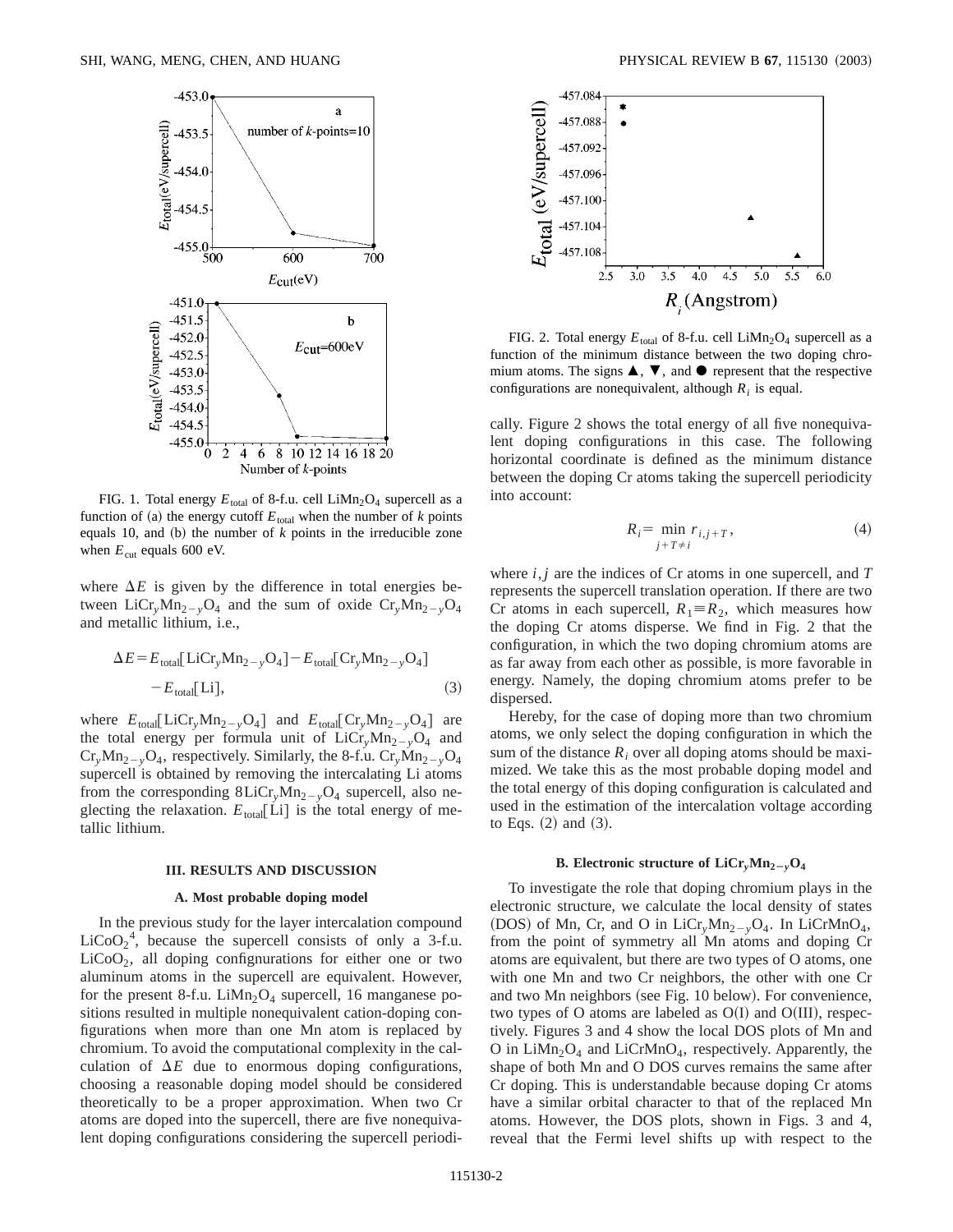

FIG. 3. Local DOS of  $(a)$  one Mn atom, and  $(b)$  one O atom in  $LiMn<sub>2</sub>O<sub>4</sub>$ .

valence-band bottom to about  $0.55$  eV in LiCrMnO<sub>4</sub>, compared with the case of  $LiMn<sub>2</sub>O<sub>4</sub>$ . This indicates that the number of electrons, which are around O and/or Mn atoms, might increase with increasing Cr content. Actually, this trend in which the Fermi level has been gradually lifted up is found systematically when *y* increases from 0 to 1.

To reflect the electron transfer quantitatively, we perform the integration of the local DOS from the valence-band bottom to the Fermi level. The integral results are summarized in Table I. The number of electrons around the Mn atoms changes slightly  $(<0.01e$ ) for the highest Cr doping, because there is no direct coupling between 3*d* bands of Mn and the doping chromium. However, we can see 0.077 extra electrons around the  $O(I)$  atoms which have two nearest neighbors of doping Cr in LiCrMnO<sub>4</sub>, and 0.026 extra electrons around the  $O(III)$  atoms having only one nearest Cr neighbor, compared with the case of  $LiMn<sub>2</sub>O<sub>4</sub>$ . Therefore, most of the extra electrons, which come from Cr atoms, are transferred to oxygen atoms with increasing Cr content. It can be deemed that every O-Cr bond contributes a dipole bearing charge of 0.026 or 0.038 *e* (i.e., 0.077/2). Approximately, the charge is considered to be 0.03*e* in the following



FIG. 4. Local DOS of  $(a)$  one Mn atom,  $(b)$  one O $(I)$  atom which has one Mn and two Cr neighbors, and (c) one O(III) atom which has one Cr and two Mn neighbors in LiCrMnO<sub>4</sub>.



FIG. 5. (a) Local DOS of one Cr atom in  $LiCr_{0.125}Mn_{1.875}O_4$ ; (b) local DOS of one Cr atom in LiCrMnO<sub>4</sub>.

calculation [see Eq.  $(5)$  below]. At the same time, by integrating the local DOS of Cr in  $LiCr_{0.125}Mn_{1.875}O_4$  and LiCrMnO<sub>4</sub>, as shown in Figs.  $5(a)$  and  $5(b)$ , we find that the number of the electrons around the Cr atoms decreases by 0.166*e*.

Regarding the valence change upon Cr doping, Wu *et al*. 3 observed a core electron level shift using XPS, and found that the core electron level of an Mn ion shifts only slightly. This is consistent with the small change of Mn valency given in the above calculation. Meanwhile, with increasing Cr content, a conversion of  $Cr^{3+}$  to  $Cr^{6+}$  was also suggested. Although the present theoretical calculation shows the valence increase in qualitative agreement with the experiments, the theoretical valence of Cr increases only by 0.166 when *y* increases from 0.125 to 1, with a large quantitative difference



FIG. 6. Charge density (a) on a plane through one  $Mn(I)$ , nearest-neighboring atoms O(I) and O(II) for LiMn<sub>2</sub>O<sub>4</sub>; (b) on a plane through one Cr(I), nearest neighboring atoms  $O(I)$  and  $O(II)$ for LiCrMnO4. The number on one contour line shows the electron density in units of  $1/\AA^3$ , and the lines are separated by the linear increment  $0.10/\text{\AA}^3$ .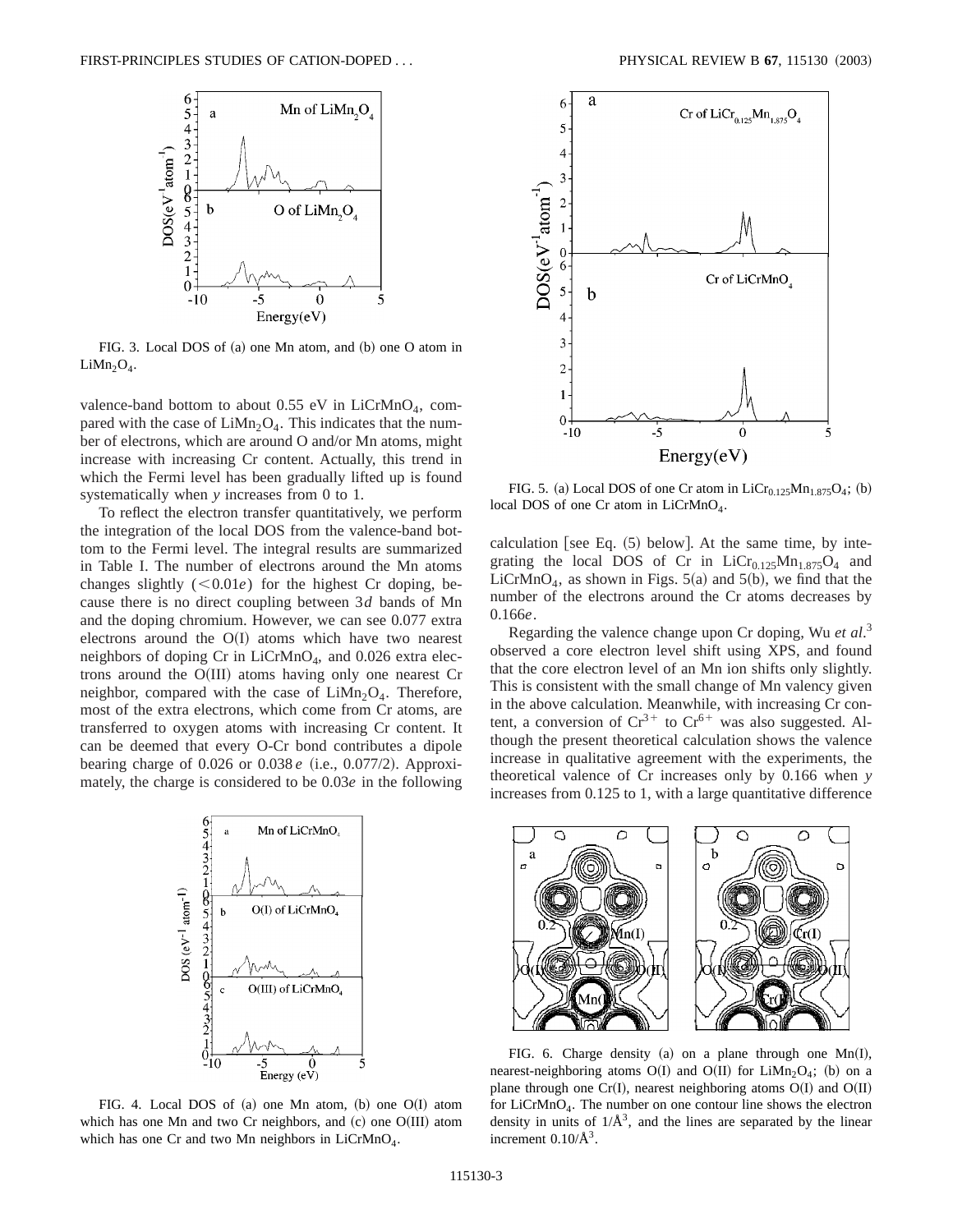

FIG. 7. Charge density (a) on a plane through one  $O(III)$ , nearest neighboring atoms Mn(III), and Mn(IV) for LiMn<sub>2</sub>O<sub>4</sub>; (b) on a plane through one  $O(HI)$ , near neighboring atoms  $Mn(HI)$ , and  $Cr(IV)$  for LiCrMnO<sub>4</sub>. The number on one contour line shows the electron density in units of  $1/\mathring{A}^3$ , and the lines are separated by the linear increment  $0.10/\text{\AA}^3$ .

from the experimental results. However, the core electron level shift of O is not experimentally measured, and thus it is hard to judge the experimental overall shift of the potential on the O ions, which could lead to a shift of the Fermi level in the system, which depends mostly on O-2*p* with increasing Cr doping. Therefore, measuring the core electron level of O might help to give a more accurate estimation of Cr ions.

Figure  $6(a)$  shows the charge density on a plane through one  $Mn(I)$ , near the oxygen atoms  $O(I)$  and  $O(II)$  for LiMn<sub>2</sub>O<sub>4</sub>. Although Mn(II) is not on the plane, it is also the nearest neighbor to  $O(I)$  and  $O(II)$ . For LiCrMnO<sub>4</sub>, Mn(I) and  $Mn(II)$  are replaced by  $Cr(I)$  and  $Cr(II)$ , respectively, as shown in Fig.  $6(b)$ . Similarly, Figs. 7(a) and 7(b) present the charge density on the plane through one  $O(HI)$ , and nearestneighboring atoms of Mn(III), Mn(IV) for LiMn<sub>2</sub>O<sub>4</sub>, and  $Cr(IV)$  for LiCrMnO<sub>4</sub>. To study the effect of doping chromium atoms on the charge density, we plot the difference in the charge densities for  $LiMn_2O_4$  and  $LiCrMnO_4$ . Because we calculate both  $LiMn<sub>2</sub>O<sub>4</sub>$  and  $LiCrMnO<sub>4</sub>$  exactly with the same lattice parameters, the charge densities can be subtracted point by point in real space. In Fig. 8, we show the difference in charge density in the range over about the radius of oxygen ions along the lines linking  $O(I)$  to  $Mn(I)/I$  $Cr(I)$ , and  $O(I)$  to  $O(II)$ . As can be observed from the plots, there is more charge around oxygen ions for  $LiCrMnO<sub>4</sub>$ .



FIG. 8. (Color online) Extra electron density,  $\rho$ [LiCrMnO<sub>4</sub>]  $-\rho$ [LiMn<sub>2</sub>O<sub>4</sub>], as a function of the distance from O(I), and ( $\blacktriangle$ ) along line O(I)-Mn(I)/Cr(I) and ( $\blacksquare$ ) along line O(I)-O(II).

Because the extra charge density around the oxygen ion in  $LiCrMnO<sub>4</sub>$  is well localized, we can determine the extra total electron transfer to the oxygen ion by integrating the extra electron density in an appropriate sphere around the ion, 1.4 Å in radius. We find that about an extra 0.07*e*/atom is transferred to the oxygen ion, in agreement with that obtained by partial DOS integration given above. However, from the radius distribution, we believe that these extra electrons go to the O-2*p* orbits.

A previous investigation performed by Mishra and Ceder<sup>16</sup> has shown that the spin-polarization generalized gradient approximation (GGA) is critical for reproducing the orthorhombic  $LiMnO<sub>2</sub>$  structure as the ground state. For an additional check of our non-spin-polarization LDA results, a spin-polarization GGA calculation using data from Perdew and Wang<sup>17</sup> (PW91) is also carried out on  $Lim<sub>2</sub>O<sub>4</sub>$  and LiCrMnO<sub>4</sub> with the lattice relaxed for energy minimum.<br>Because antiferromagnetism has been observed antiferromagnetism experimentally, $^{18}$  the antiferromagnetic geometry is adopted. For comparison, the results are listed in Table I for the charge transfer. It is clearly seen that the spin polarization and lattice relaxation only give rise to secondary effects regarding charge transfer. The number of electrons and additional dipole moment of Cr-O bonding stay almost the same as the one derived by simple LDA. In fact, non-spinpolarization LDA has been used in the calculations of the cubic spinel.<sup>14,16,19,20</sup>

# **C. Average intercalation voltage**

We calculate the theoretical average intercalation voltages in light of Eqs.  $(2)$  and  $(3)$  and total energy, as listed in Table II. The comparison of calculated and experimental values is presented in Fig. 9. It is interesting to see that both the the-

TABLE I. Integral number of electrons per atom of the local DOS from the valence-band bottom to the Fermi level. Integral values under spin-polarization GGA are shown in brackets.

| System                           | Mn            | O(I)         | O(III)       | <b>Cr</b>    |
|----------------------------------|---------------|--------------|--------------|--------------|
| LiMn <sub>2</sub> O <sub>4</sub> | 7.370 (7.365) | 6.525(6.532) | 6.525(6.532) |              |
| $LiCr_{0.125}Mn_{1.875}O_4$      |               |              |              | 1.516        |
| LiCrMnO <sub>4</sub>             | 7.376 (7.369) | 6.602(6.614) | 6.551(6.567) | 1.350(1.338) |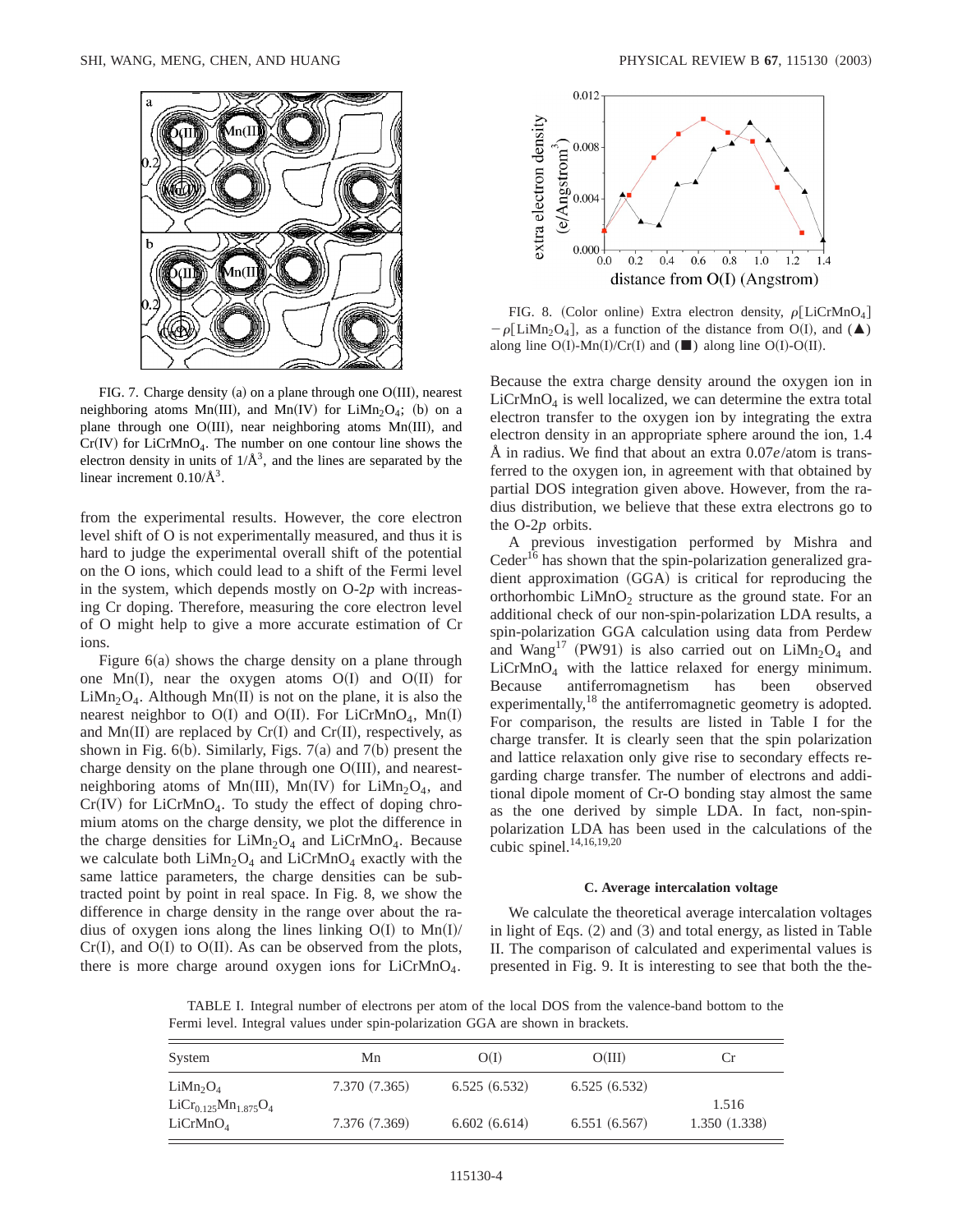## FIRST-PRINCIPLES STUDIES OF CATION-DOPED . . . PHYSICAL REVIEW B **67**, 115130 ~2003!

TABLE II. Calculated total energies for Li,  $LiCr_vMn_{2-v}O_4$ , and  $Cr_vMn_{2-v}O_4$ .  $\Delta E$  is defined according to Eq. (3). Total energies under spin-polarization GGA are shown in brackets.

| System                           | Total energy (eV/f.u.) | $\Delta E$ (eV/f.u.) |
|----------------------------------|------------------------|----------------------|
| Li                               | $-2.044(-1.920)$       |                      |
| $Mn_2O_4$                        | $-50.967$ $(-46.799)$  |                      |
| LiMn <sub>2</sub> O <sub>4</sub> | $-56.851(-52.344)$     | $-3.840(-3.625)$     |
| $Cr_{0.125}Mn_{1.875}O_4$        | $-51.091$              |                      |
| $LiCr_{0.125}Mn_{1.875}O_4$      | $-56.995$              | $-3.860$             |
| $Cr_{0.25}Mn_{1.75}O_4$          | $-51.115$              |                      |
| $LiCr_{0.25}Mn_{1.75}O_4$        | $-57.139$              | $-3.980$             |
| $Cr_0$ 5 $Mn_1$ 5 $O_4$          | $-51.232$              |                      |
| $LiCr_{0.5}Mn_{1.5}O_4$          | $-57.426$              | $-4.150$             |
| $Cr_{0.625}Mn_{1.375}O_4$        | $-51.279$              |                      |
| $LiCr_{0.625}Mn_{1.375}O_4$      | $-57.563$              | $-4.240$             |
| $Cr_{0.75}Mn_{1.25}O_4$          | $-51.327$              |                      |
| $LiCr_{0.75}Mn_{1.25}O_4$        | $-57.701$              | $-4.330$             |
| CrMnO <sub>4</sub>               | $-51.515(-47.179)$     |                      |
| LiCrMnO <sub>4</sub>             | $-57.976(-53.298)$     | $-4.417(-4.199)$     |

oretical and experimental average intercalation voltages show an increasing trend as *y* increases within the range from 0 to 1. In addition, the calculated average intercalation voltages are in agreement with the experimental values available for LiCr<sub>y</sub>Mn<sub>2</sub><sub>-y</sub>O<sub>4</sub>. The computation underestimates the intercalation voltages only slightly. Although the reason for this discrepancy has not been clearly determined yet, if the full relaxation is considered, presumably, an even better agreement might be realized. Usually, the underestimate by less than 1 V seems to be a quite universal phenomenon for many oxides when computed using Eq.  $(2)$ .<sup>19</sup>

In fact, the change of the intercalation voltage upon Cr doping could be estimated by following point-charge interaction approximately as well. A lithium atom couples with six nearest-neighboring O-Cr bonds in LiCrMnO4 (see Fig. 10). The bond angle between each O-Cr and corresponding O-Li bond is 121.19°, and the lengths of the O-Cr and O-Li bonds are 1.96 Å  $(3.71 \text{ a.u.})$  and 1.95 Å  $(3.69 \text{ a.u.})$ , respectively. Therefore, the distance between Li and Cr is 3.41 Å  $(6.45$  a.u.). Moreover, according to the above electronic structure calculation, the number of extra electron transfers is about 0.03*e* on each O-Cr bond. Therefore, according to the simple point-charge model (assuming Li ionicity of  $+1$ ), the total energy difference  $\Delta E_s$  between LiCrMnO<sub>4</sub> and  $LiMn<sub>2</sub>O<sub>4</sub>$  is written as follows:

$$
\Delta E_s = 6 \times 0.03 \times \left[ \frac{1}{3.69} - \frac{1}{6.45} \right]
$$
hartree  
= 0.0209 hartree  
= 0.57 eV. (5)

Namely, the intercalation voltage of  $LiCrMnO<sub>4</sub>$ , which is estimated in terms of the simple point-charge model using first-principles data of the O and Cr extra valence, increases by 0.57 V, compared to the case of  $LiMn<sub>2</sub>O<sub>4</sub>$ . This is in



FIG. 9. (Color online) Average intercalation voltage as a function of chromium content. Experimental data are taken from Ref. 2.

remarkable agreement with 0.58 V given by first-principles total-energy calculations and also in good agreement with the 0.42 V provided by our experiments. Hence, it can be concluded that increasing average intercalation voltage with Cr doping is caused by the fact that there are about 0.03 more charges transferred between Cr and O atoms than those between Mn and O atoms, and the energy change is due mostly to the Coulombic interaction between ions.

Our calculations were mostly performed on structure models with atoms occupying the postulated ideal position, since a statistically meaningful coverage of the disorder doping configurations is obviously untraceable from first principles. However, with our present capabilities, one additional check can be added for  $LiMn<sub>2</sub>O<sub>4</sub>$  and  $LiCrMnO<sub>4</sub>$  systems, which allows the lattice relaxation and using the spinpolarization GGA used by PW91 for the exchangecorrelation energy. As shown in Table II, the intercalation voltage is essentially not altered, comparing the non-spinpolarization LDA and model structures with the ideal lattice positions. On the other hand, for non-spin-polarization and antiferromagnetic GGA, the intercalation voltages of  $LiMn<sub>2</sub>O<sub>4</sub>$  calculated in the present work agree well with the values of Mishra and Ceder.<sup>16</sup> The reason even the simple



FIG. 10. Cluster configuration around an intercalation Li ion used in the simple point-charge model for  $LiCrMnO<sub>4</sub>$ .